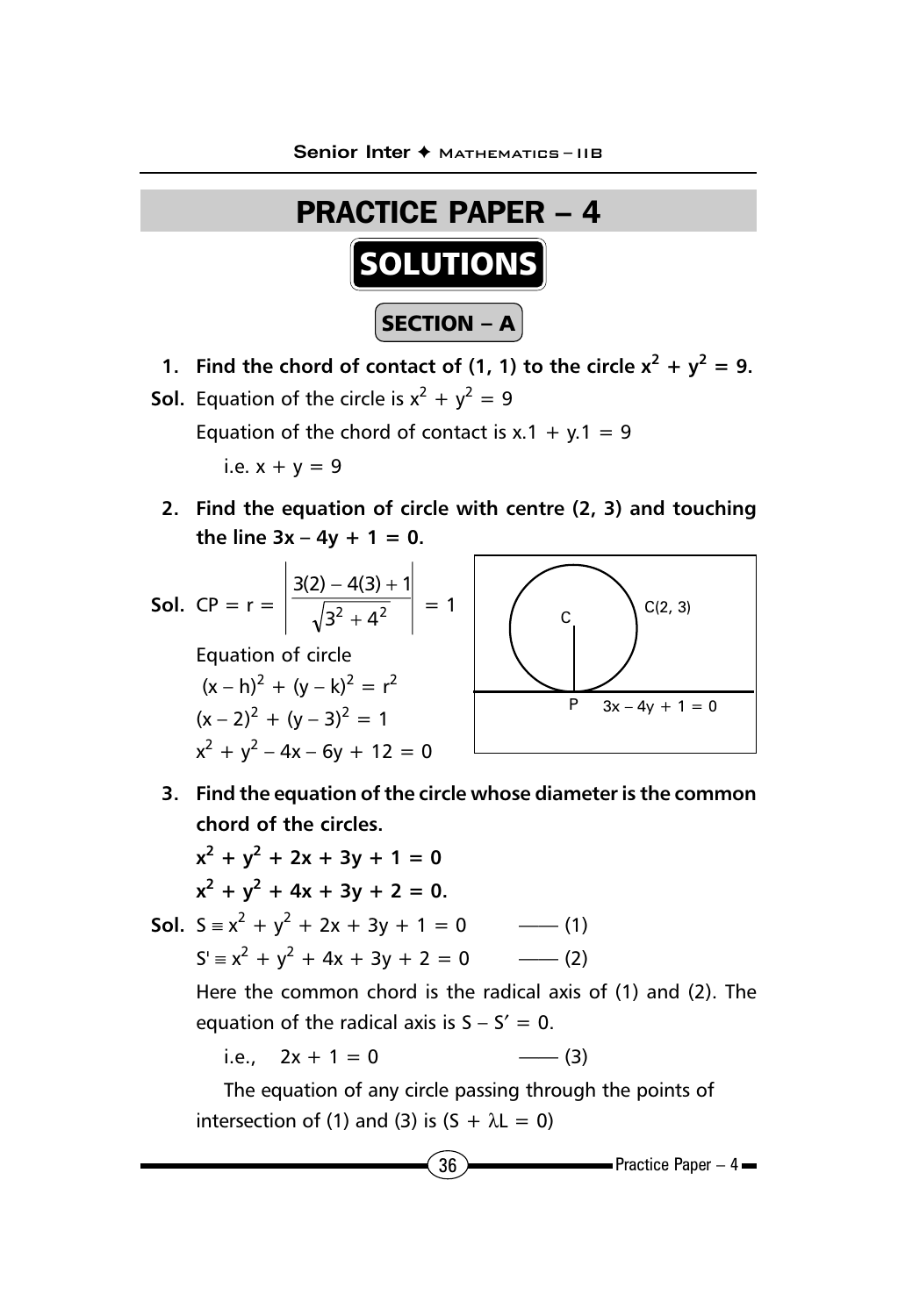l

$$
(x2 + y2 + 2x + 3y + 1) + \lambda(2x + 1) = 0
$$
  
x<sup>2</sup> + y<sup>2</sup> + 2(\lambda + 1)x + 3y + (1 + \lambda) = 0 \t(4)  
The centre of this circle is  $\left( -(\lambda + 1), \frac{3}{2} \right)$ .

For the circle (4),  $2x + 1 = 0$  is one chord. This chord will be a diameter of the circle (4) if the centre of (4) lies on (3).

 $\overline{)}$ 

2

$$
\therefore 2\{-(\lambda + 1)\} + 1 = 0
$$

$$
\Rightarrow \lambda = -\frac{1}{2}
$$

Thus equation of the circle whose diameter is the common chord (1) and (2)

[put 
$$
\lambda = \frac{1}{2}
$$
 in equation (4)]  
 $2(x^2 + y^2) + 2x + 6y + 1 = 0$ 

- **4. Find the equation of the parabola whose vertex is (3, –2) and focus is (3, 1).**
- **Sol.** The abcissae of the vertex and focus are equal to 3. Hence the axis of the parabola is  $x = 3$ , a line parallel to y–axis, focus is above the vertex.
	- $a =$  distance between focus and vertex = 3.
	- ∴ Equation of the parabola

$$
(x-3)^2 = 4(3) (y + 2)
$$
  
i.e.,  $(x-3)^2 = 12(y + 2)$ .

**5. If the eccentricity of a hyperbola is 5 4 , then find the**

## **eccentricity of its conjugate hyperobola.**

**Sol.** If e and e, are the eccentricity of a hyperbola and its conjugate hyperbola, then

$$
\frac{1}{e^2} + \frac{1}{e_1^2} = 1
$$

 $37$  Practice Paper – 4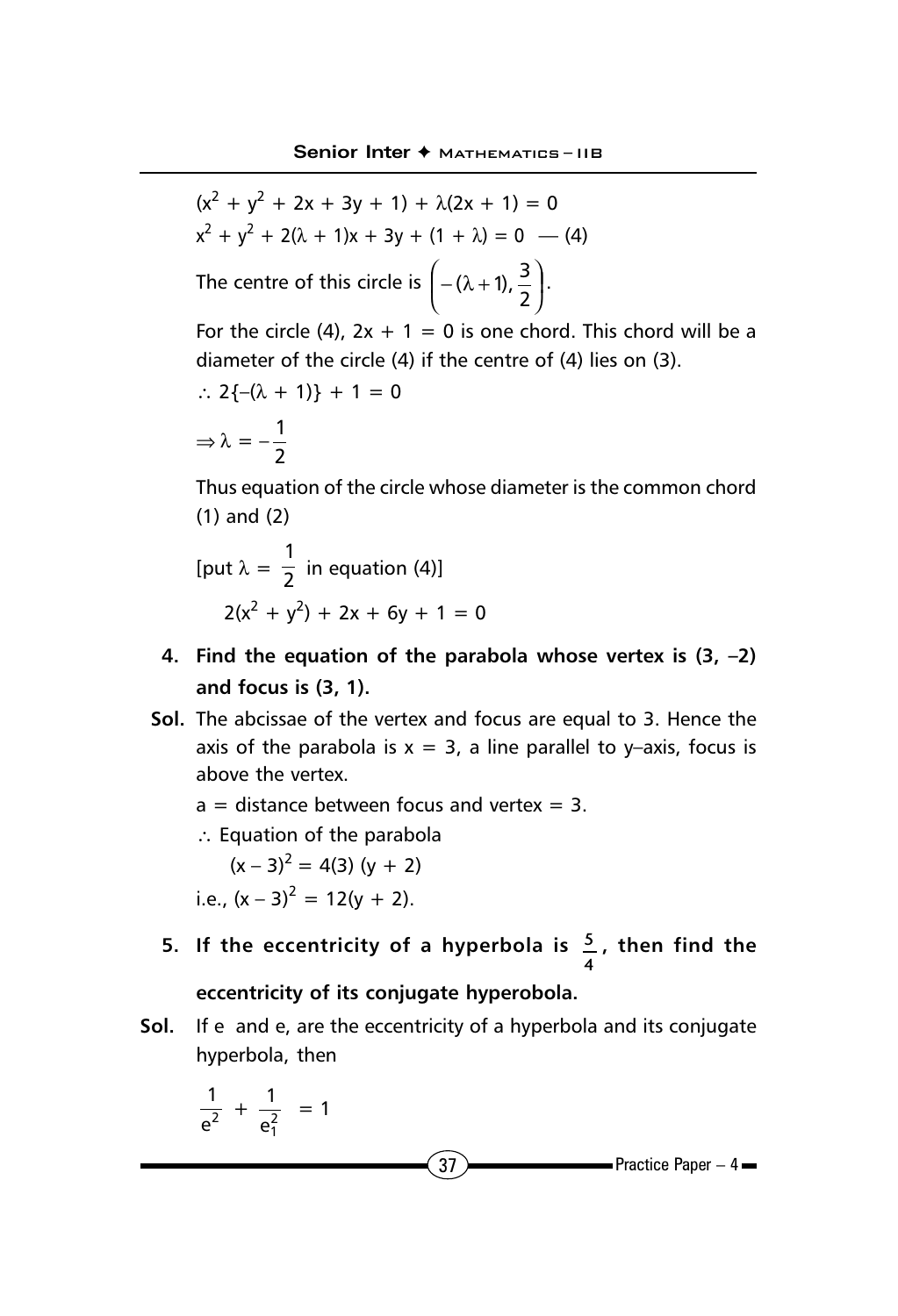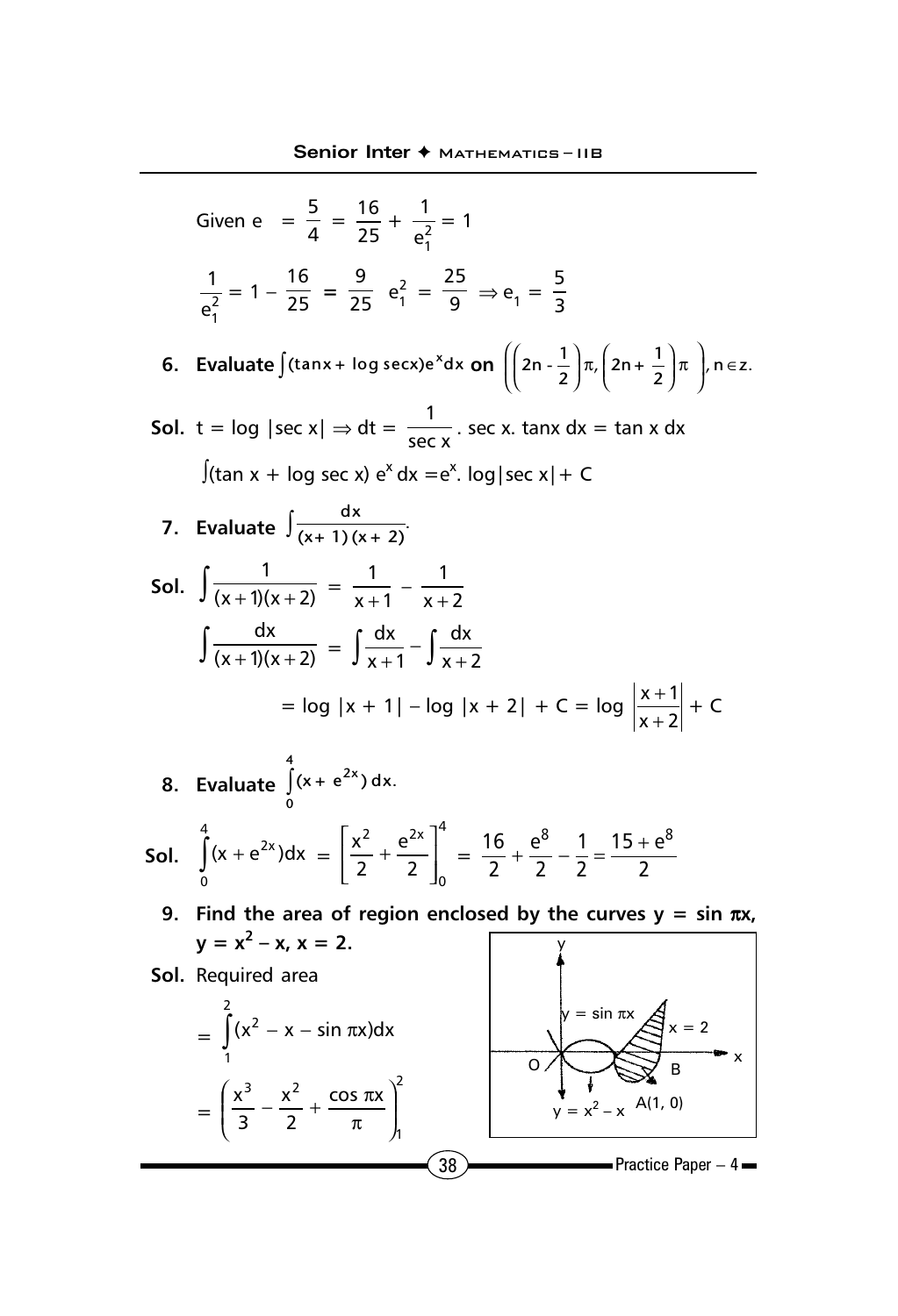$$
= \left[ \left( \frac{8}{3} - \frac{4}{2} + \frac{1}{\pi} \right) - \left( \frac{1}{3} - \frac{1}{2} + \frac{-1}{\pi} \right) \right]
$$

$$
= \frac{2}{3} + \frac{1}{\pi} + \frac{1}{6} + \frac{1}{\pi} = \frac{2}{\pi} + \frac{5}{6}
$$

**10.** Find the general solution of  $x = y \frac{dy}{dx} = 0$ .

**Sol.** Given equation is 
$$
x + y
$$
.  $\frac{dy}{dx} = 0$   
\n $x. dx + y. dy = 0$   
\nIntegrating  $\frac{x^2}{2} + \frac{y^2}{2} = c$  or  $x^2 + y^2 = 2$   $c = c'$   
\n**SECTION - B**

**11.** From the point (0, 3) on the circle  $x^2 + 4x + (y - 3)^2 = 0$  a **chord AB is drawn and extended to a point M such that AM = 2AB. Find the equation of the locus of M.**

**Sol.** Let M = (x', y')  
\nGiven that AM = 2AB  
\nAB + BM = 2AB + AB  
\n
$$
\Rightarrow
$$
 BM = AB  
\nB is the mid point of AM  
\nCo- ordinates of B are  
\n
$$
\left(\frac{x'}{2} - \frac{y' + 3}{2}\right)
$$
\nB is a point on the circle  
\n
$$
\left(\frac{x'}{2}\right)^2 + 4\left(\frac{x'}{2}\right) + \left(\frac{y' + 3}{2} - 3\right)^2 = 0
$$
\n
$$
\frac{x'^2}{4} + 2x' + \frac{y'^2 - 6y' + 9}{4} = 0
$$
\n
$$
x'^2 + 8x' + y'^2 - 6y' + 9 = 0
$$
\nLocus of M(x', y') is  $x^2 + y^2 + 8x - 6y + 9 = 0$ , which is a circle.  
\n39  
\nPractice Paper - 4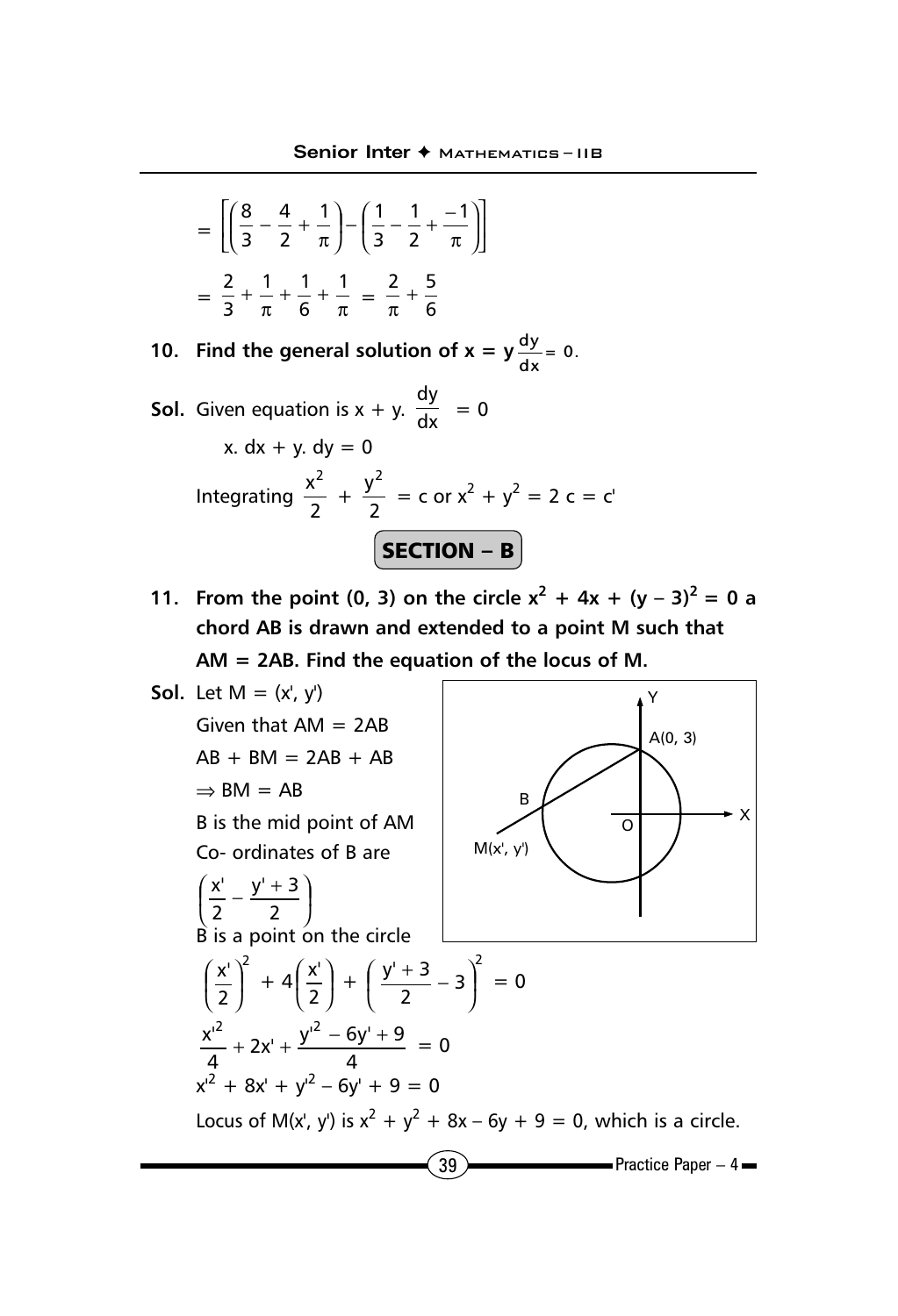- **12. Find the equation and length of the common chord of the two circles S** ≡  $x^2$  +  $y^2$  + 3x + 5y + 4 = 0 and  $S' = x^2 + y^2 + 5x + 3y + 4 = 0.$
- **Sol.** Equations of the given circles are  $S = x^2 + y^2 + 3x + 5y + 4 = 0$  —— (1) and  $S' \equiv x^2 + y^2 + 5x + 3y + 4 = 0$  — (2) Equations of the common chord is  $S - S' = 0$  $-2x + 2y = 0$  $L \equiv x - y = 0$ Centre of S = 0 is C  $\left(-\frac{2}{2}, -\frac{2}{2}\right)$  $\left(-\frac{3}{2}, -\frac{5}{3}\right)$ l  $\left(-\frac{3}{2}, -\frac{5}{2}\right)$ 3  $r = \sqrt{\frac{9}{4} + \frac{25}{4}} - 4 = \sqrt{\frac{9+25-16}{4}}$ 25  $\frac{9}{4} + \frac{25}{4} - 4 = \sqrt{\frac{9+25-16}{4}} = \sqrt{\frac{18}{4}} = \sqrt{\frac{9}{2}}$  $\frac{18}{4}$  = A C P B  $x - y = 0$

 $P =$  length of the perpendicular from C on AB

$$
= \frac{\left|-\frac{3}{2}+\frac{5}{2}\right|}{\sqrt{1+1}} = \frac{1}{\sqrt{2}}.
$$

 $AB =$  length of the common chord

$$
= 2\sqrt{r^2 - p^2} = 2\sqrt{\frac{9}{2} - \frac{1}{2}} = 2\sqrt{4} = 4 \text{ units.}
$$

- **13. Find the equation of the ellipse in the standard form such that distance between foci is 8 and distance between directrices is 32.**
- **Sol.** Distance between foci = 8. Distance between directrices = 32.

2ae = 8 
$$
\frac{2a}{e} = 32
$$
  
ae = 4  $\frac{a}{e} = 16$    
40   
Practice Paper - 4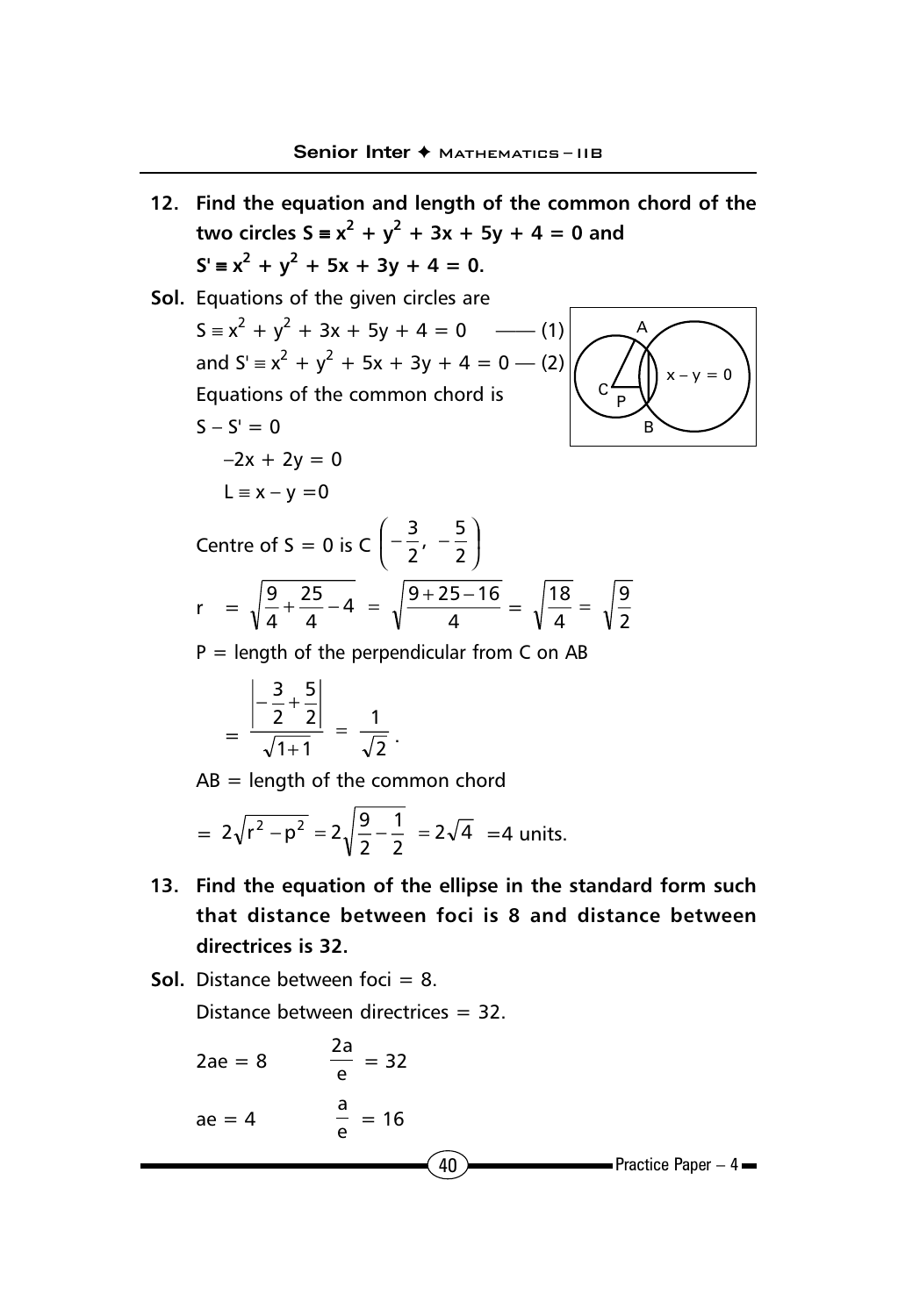(ae) 
$$
\left(\frac{a}{e}\right) = 64
$$
  
\n $a^2 = 64$   
\n $b^2 = a^2 - a^2 e^2$   
\n= 64 - 16 = 48  
\nEquation of the ellipse is  $\therefore \frac{x^2}{64} + \frac{y^2}{48} = 1$ 

**14. Find the equation of tangent and normal to the ellipse**  $2x^2 + 3y^2 = 11$  at the point whose ordinate is 1.

**Sol.** Equation of the ellipse is 
$$
2x^2 + 3y^2 = 11
$$

Given y = 1  
\n
$$
2x^{2} + 3 = 11 \Rightarrow 2x^{2} = 8
$$
\n
$$
x^{2} = 4
$$
\n
$$
x = \pm 2
$$

Points on the ellipse are P  $(2, 1)$  and Q  $(-2, 1)$ 

**Case i)** P (2, 1)

 $(41)$  Practice Paper – 4 Equation of the tangent is 2x. 2 + 3y. 1 = 11;  $4x + 3y = 11$ The normal is perpendicular to the tangent Equation of the normal at P can be taken as  $3x - 4y = k$ . The normal passes through P (2, 1)  $6 - 4 = k \Rightarrow k = 2$ Equation of the normal at P is  $3x - 4y = 2$ . **Case ii)** Q (–2, 1) Equation of the tangent at Q is  $2x$  (-2) +  $3y.1 = 11$  $-4x + 3y = 11 \Rightarrow 4x - 3y + 11 = 0$ Equation of the normal can be taken as  $3x+4y = k$ The normal passes through Q (–2, 1) – 6 + 4 =  $k \Rightarrow k = -2$ Equation of the normal at Q is  $3x + 4y = -2$  or  $3x + 4y + 2 = 0$ .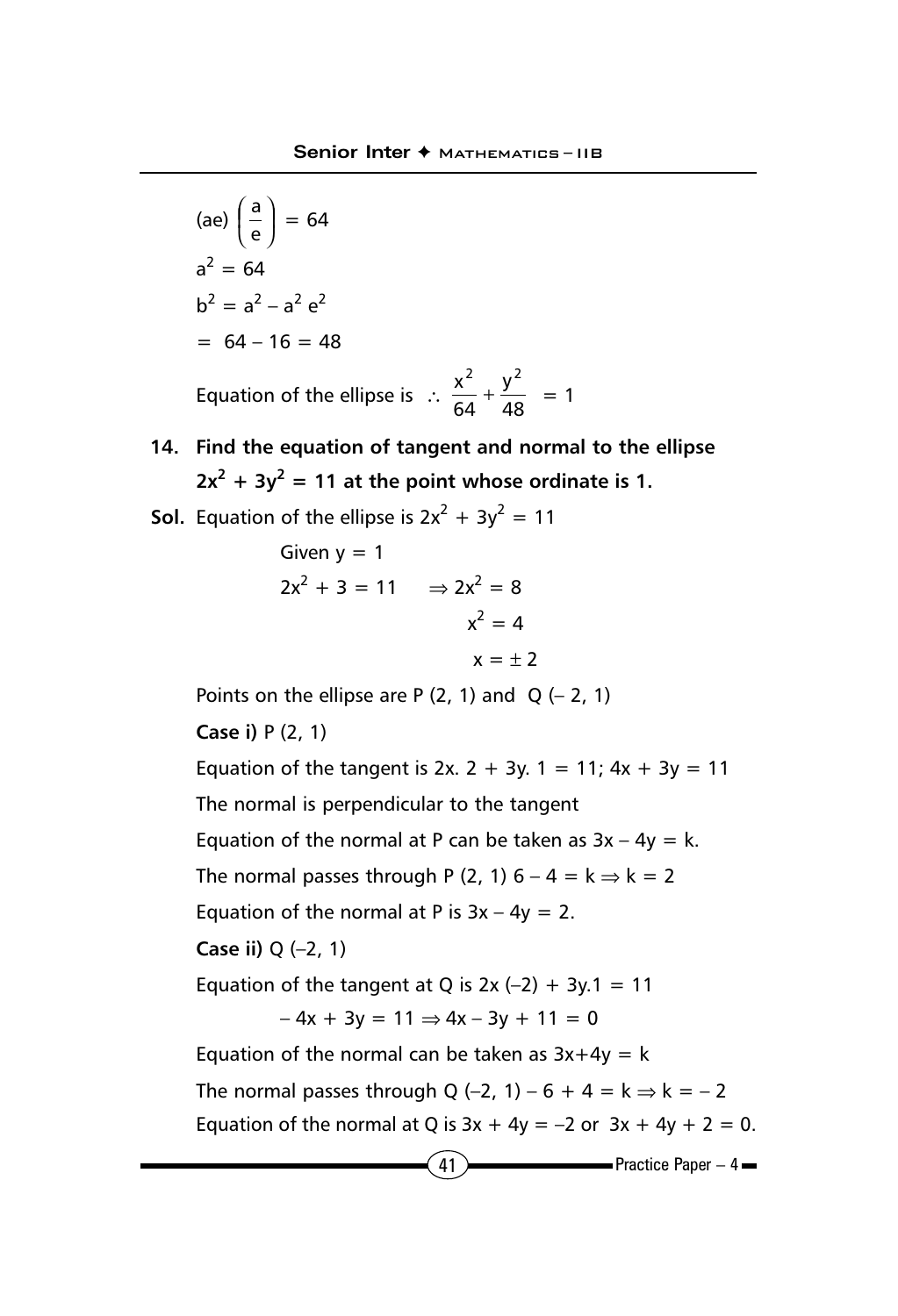## **15. The difference of the focal distances of any point on the hyperbola is constant.**

**Sol.** Let P(x, y) be any point on the hyperbola whose centre is the origin C foci are S, S' directries are  $\frac{3\pi}{2}$  and  $\frac{3\pi}{2}$  as shown in fig.

Let PN, PM, PM' be the perpendiculars drawn from P upon x–axis and the two directrices respectively.  $\sqrt{2}$  $\uparrow$   $\uparrow$   $\uparrow$  $\overline{1}$ 

Now SP = e(PM) = e(NZ) = e(CN - CZ).  
\n
$$
\therefore SP = e\left(x - \frac{a}{e}\right) = ex-a.
$$
\nand S'P = e(PM') = e(NZ') = e(CN + CZ')  
\n
$$
= e\left(x + \frac{a}{e}\right) = ex + a
$$
\n
$$
\therefore SP - SP = 2a.
$$

By the above theorem, the hyperbola is sometimes defined as the locus of a point, the difference of whose distances from two fixed points is constant.

16. Solve 
$$
\int_{0}^{1} x \tan^{-1} x dx
$$
.  
\n**Sol.**  $\int_{0}^{1} x \cdot \tan^{-1} x dx$   
\nPut  $x = \tan \theta \Rightarrow dx = \sec^{2} \theta d\theta$   
\n $x = 0 \Rightarrow \theta = 0; x = 1 \Rightarrow \theta = \frac{\pi}{4}$   
\n $I = \int_{0}^{\pi/4} \theta \cdot \tan \theta \cdot \sec^{2} \theta d\theta$   
\n $= \left(\theta \cdot \frac{\tan^{2} \theta}{2}\right)_{0}^{\pi/4} - \frac{1}{2} \int_{0}^{\pi/4} (\tan^{2} \theta) d\theta$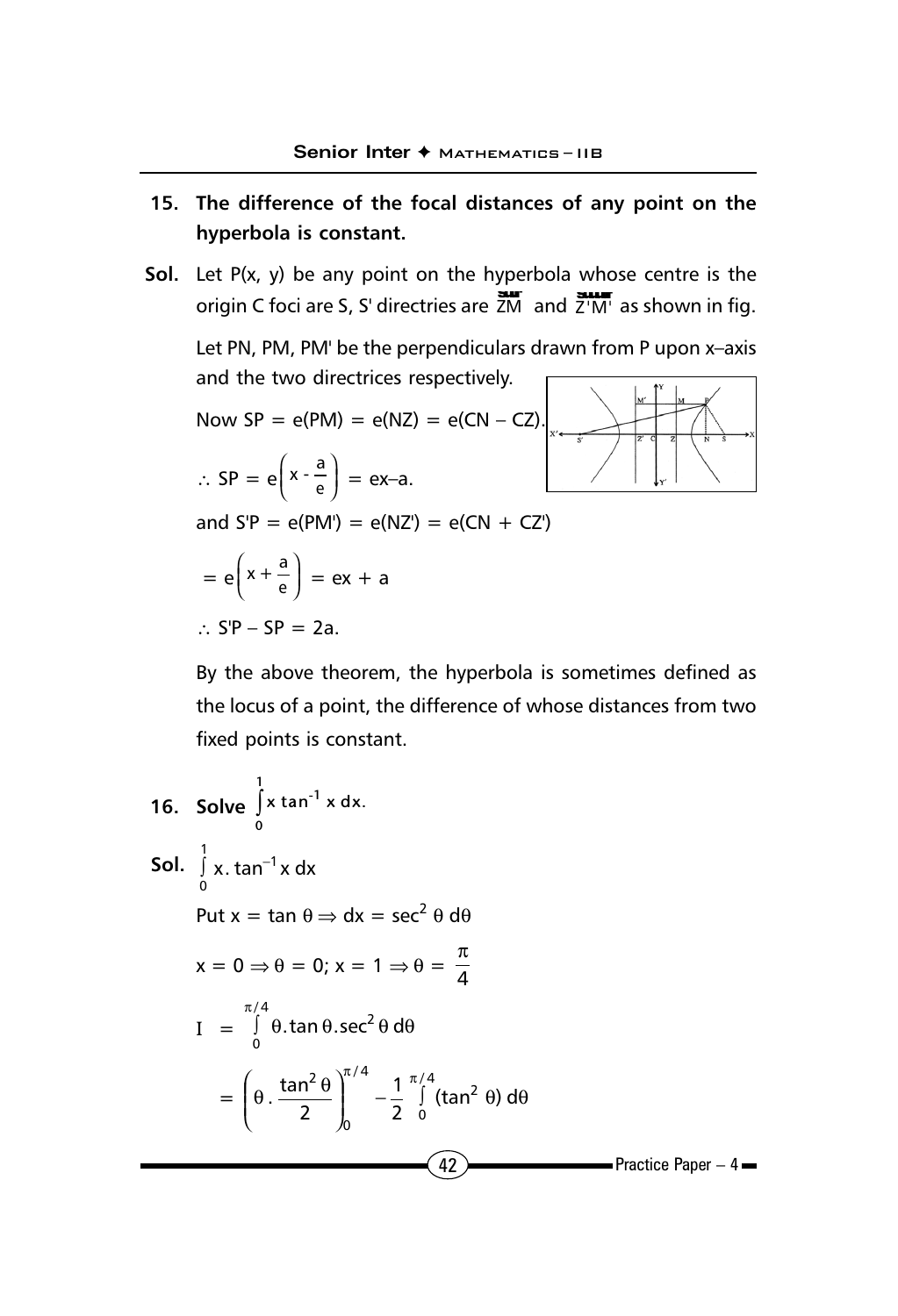$$
= \left(\frac{\pi}{8} - 0\right) - \frac{1}{2} \int_{0}^{\pi/4} (\sec^2 \theta - 1) d\theta = \frac{\pi}{8} - \frac{1}{2} (\tan \theta - \theta) \Big|_{0}^{\pi/4}
$$

$$
= \frac{\pi}{8} - \frac{1}{2} + \frac{1}{2} \cdot \frac{\pi}{4} = \frac{\pi}{4} - \frac{1}{2}
$$

17. Solve 
$$
\frac{dy}{dx}(x^2y^3 + xy) = 1
$$
.

**Sol.** 
$$
\frac{dx}{dy} = xy + x^2y^3
$$

This is Bernoulli's equation  $x^{-2}$ .  $\frac{dx}{dy} - \frac{1}{x}$ .  $y = y^3$ Put  $z = -\frac{1}{x}$  so that  $\frac{dz}{dy} = \frac{1}{x^2}$ dy dx dy  $\frac{dz}{dx}$  + z. y = y<sup>3</sup> I.F. =  $e^{\int y \,dy} = e^{\frac{y}{2}}$ y2 e z.  $e^{y^2/2} = \int y^3 \cdot e^{-2}$ y2 e <sup>2</sup> . dy Consider  $\int y^3$ . e<sup>2</sup> y<sup>2</sup> e <sup>2</sup> . dy  $t = \frac{y}{2}$  $\frac{y^2}{2} \Rightarrow dt = y dy$  $\int y^3. e^{y^2}. dy = \int t. dt. e^t = e^t(t-1) = e^{-2}$ y2  $e^{2} \left| \frac{y}{2} - 1 \right|$  $\overline{1}$  $\lambda$  $\overline{\phantom{a}}$ l  $\left(\frac{y^2}{2}-1\right)$ y2 z. e <sup>2</sup> y2  $e^2 = e^2$ y2  $e^{2} \left| \frac{y}{2} - 1 \right|$  $\big)$  $\left( \right)$  $\overline{\phantom{a}}$ l  $\left(\frac{y^2}{2}-1\right)$  $\left(\frac{y^2}{2}-1\right)+c$  $z = \frac{y}{2}$  $\frac{y^2}{2}$  – 1 + c. e<sup>- $\frac{y}{2}$ </sup> y 2 −<br>e  $-\frac{1}{x} = \frac{y^2}{2} - 1 + c. e^{-\frac{y^2}{2}}$ y 2 −<br>e

 $(43)$  Practice Paper – 4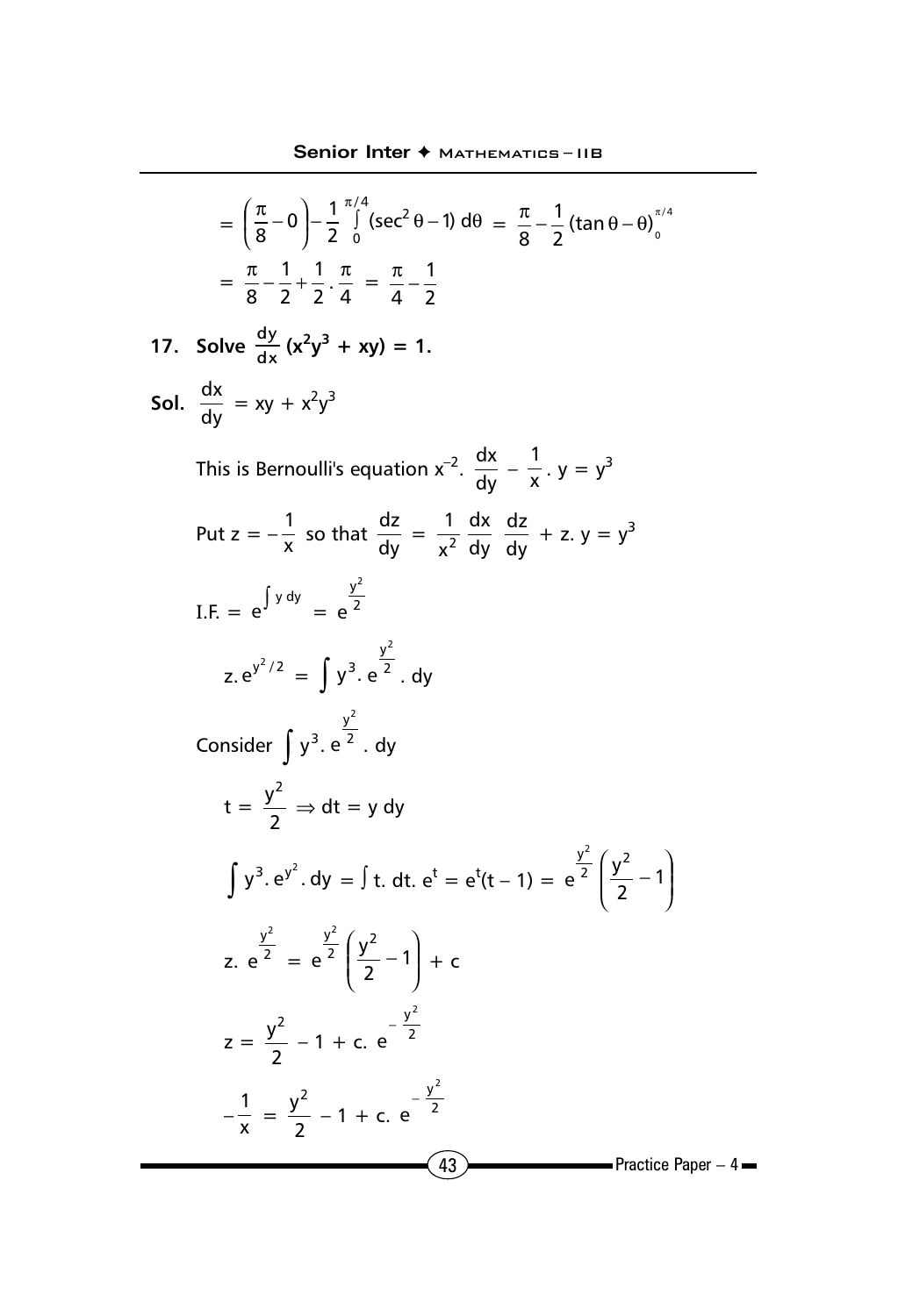$$
-1 = x \left( \frac{y^{2}}{2} - 1 + c \cdot e^{-\frac{y^{2}}{2}} \right)
$$
  
Solution is 1 + x  $\left( \frac{y^{2}}{2} - 1 + c \cdot e^{-\frac{y^{2}}{2}} \right) = 0$   
**SECTION - C**

**18. Find the equation of the circum circle of the traingle formed** by the straight lines  $5x - 3y + 4 = 0$ ,  $2x + 3y - 5 = 0$ ,  $x + y = 0$ .

Sol. AB : 
$$
5x-3y + 4 = 0
$$

\nAC :  $2x + 3y - 5 = 0$ 

\nBC :  $x + y = 0$ 

\nA :  $\left(\frac{1}{7}, \frac{11}{7}\right)C$ :  $(-5, 5)$ 

\nB :  $\left(-\frac{1}{2}, \frac{1}{2}\right)$ 

\nAB :  $5x - 3y + 4 = 0$ 

\nBC :  $x + y = 0$ 

\nEquation of circle is  $x^2 + y^2 + 2gx + 2fy + c = 0$ 

\nPoints A, B, C are on circumference of circle

\n $\frac{1}{49} + \frac{121}{49} + \frac{2}{7}g + \frac{22}{7}f + c = 0$ 

\n7.  $25 + 25 - 10g + 10f + c = 0$ 

\n8.  $\frac{1}{4} + \frac{1}{4} - g + f + c = 0$ 

\n9.  $\frac{1}{4} + \frac{1}{4} - g + f + c = 0$ 

\n1 - 2g + 2f + 2c = 0

\n(ii) – (iii) we get  $\left(50 - \frac{1}{2}\right) - 9g + 9f = 0$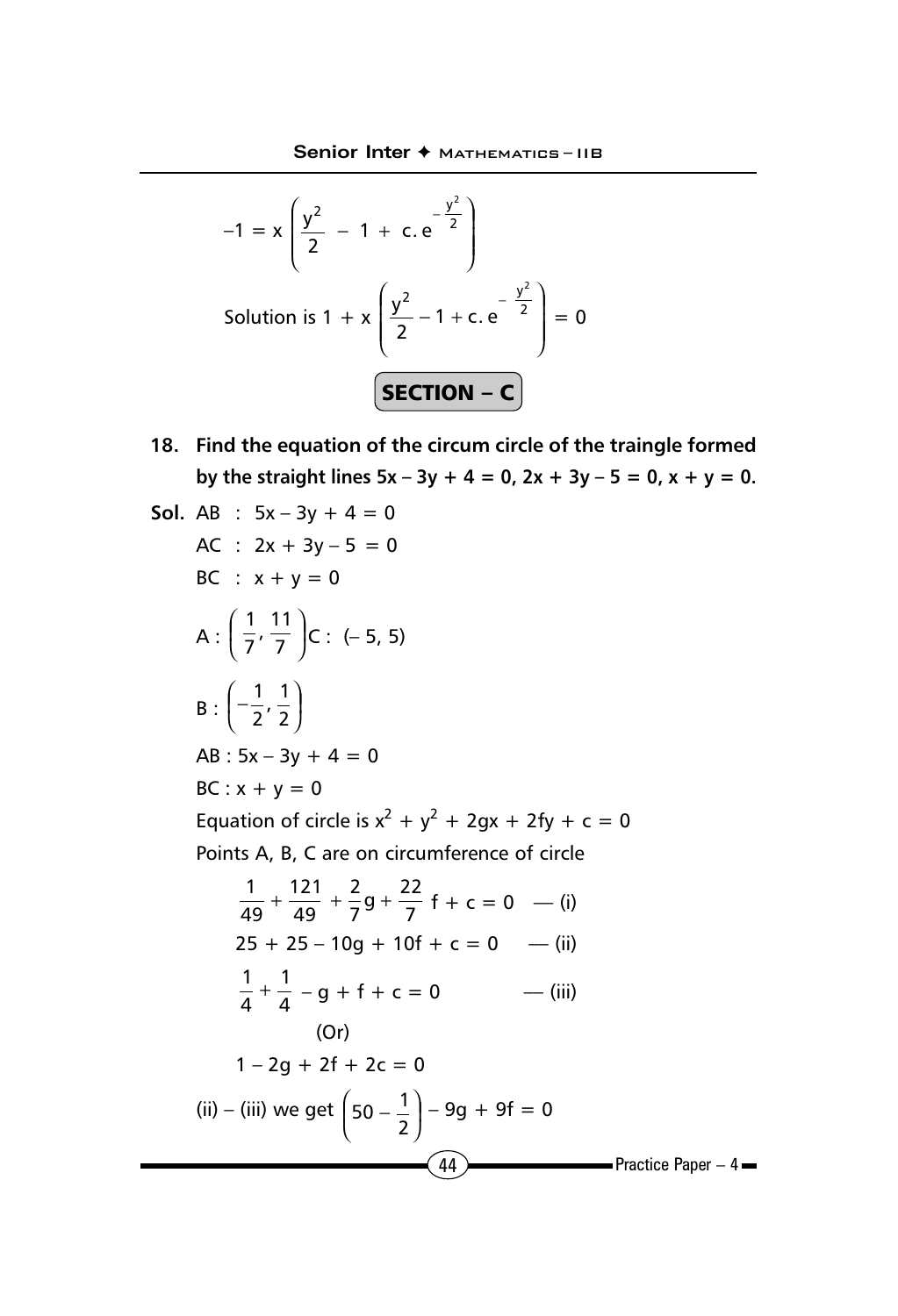$$
\frac{11}{2} - g + f = 0 \qquad \qquad -\text{(iv)}
$$
\n
$$
\text{(iii)} - \text{(i)} \text{ we get } \left(\frac{1}{2} - \frac{122}{49}\right) - g - \frac{2}{7}g + f - \frac{22}{7}f = 0
$$
\n
$$
\frac{-195}{2 \times 49} - \frac{9}{7}g - \frac{15}{7}f = 0
$$
\n
$$
\frac{65}{2 \times 49} + \frac{3}{7}g + \frac{5}{7}f = 0 \qquad \qquad -\text{(v)}
$$

Solving (iv) and (v) we get

$$
g = \frac{40}{14}; f = \frac{-37}{14}; c = \frac{70}{14}
$$

$$
x^2 + y^2 + \frac{80}{14}x - \frac{74}{14}y + \frac{70}{14} = 0
$$

Required equation of circle be

$$
7(x^2 + y^2) + 40x - 37y + 35 = 0
$$

- **19. Find the equation of the circum circle of the triangle formed** by the line  $ax + by + c = 0$  (abc  $\neq 0$ ) and the coordinate axes.
- **Sol.** Let the line  $ax + by + c = 0$  cut X, Y axes at A and B respectively

co-ordinates of O are (0, 0) A are

$$
\left(-\frac{c}{a}, 0\right) B \, \text{are} \left(0, -\frac{c}{b}\right)
$$

Suppose the equation of the required circle is

$$
x^2 + y^2 + 2gx + 2fy + c = 0
$$

This circle passes through O(0, 0)

∴  $c = 0$ 

This circle passes through  $A\left(\begin{matrix} -\frac{1}{a}, 0 \end{matrix}\right)$  $\left( -\frac{c}{2}, 0 \right)$ l  $\left(-\frac{c}{a}, 0\right)$ c  $\overline{a}$ 

$$
\frac{c^2}{a^2} + 0 - 2\frac{gc}{a} = 0
$$

 $(45)$  Practice Paper – 4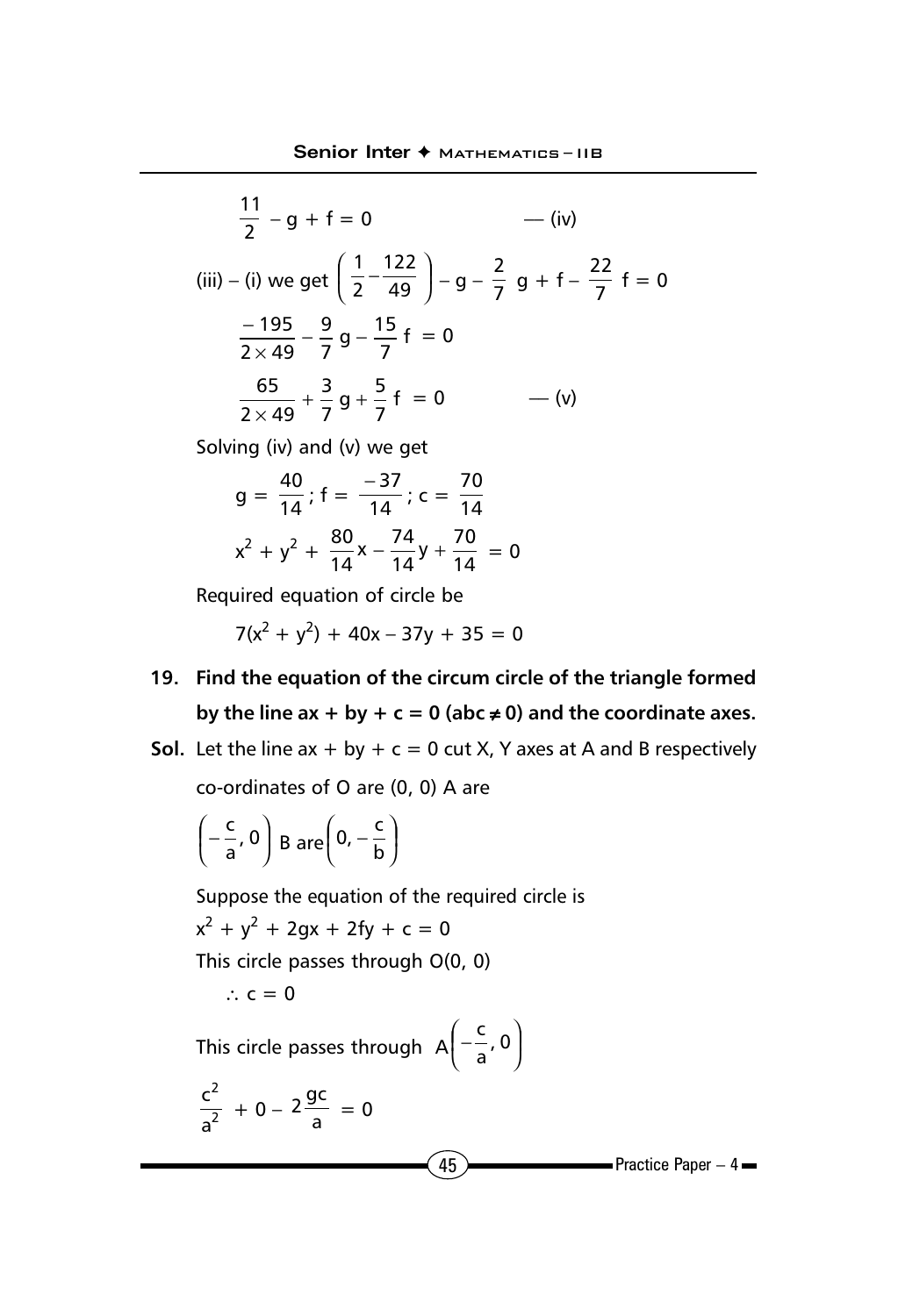



Equation of the circle through O, A, B is

$$
x2 + y2 + \frac{c}{a}x + \frac{c}{b}y = 0
$$
  
ab(x<sup>2</sup> + y<sup>2</sup>) + (bx + ay) = 0

This is the equation of the circum circle of ∆OAB

- **20. Prove that the orthocenter of the triangle formed by any three tangents to a parabola lines on the directrix of the parabola.**
- $46$  Practice Paper 4 **Sol.** Let  $y^2 = 4$ ax be the parabola and A = (at $_1^2$ , 2at<sub>1</sub>), B = (at<sub>2</sub><sup>2</sup>, 2at<sub>2</sub>),  $C = (at_3^2, 2at_3)$  be any three points on it. Now we consider the triangle PQR formed by the tangents to the parbola at A, B, C where P =  $(at_1t_2, a(t_1+t_2))$ ,  $Q = (at_2t_3, a(t_2+t_3))$  and  $R = (at_3t_1, a(t_3+t_1)).$ Equation of  $\overleftrightarrow{QR}$  (i.e., the tangent at C) is  $x - t_3 y + at_3^2 = 0.$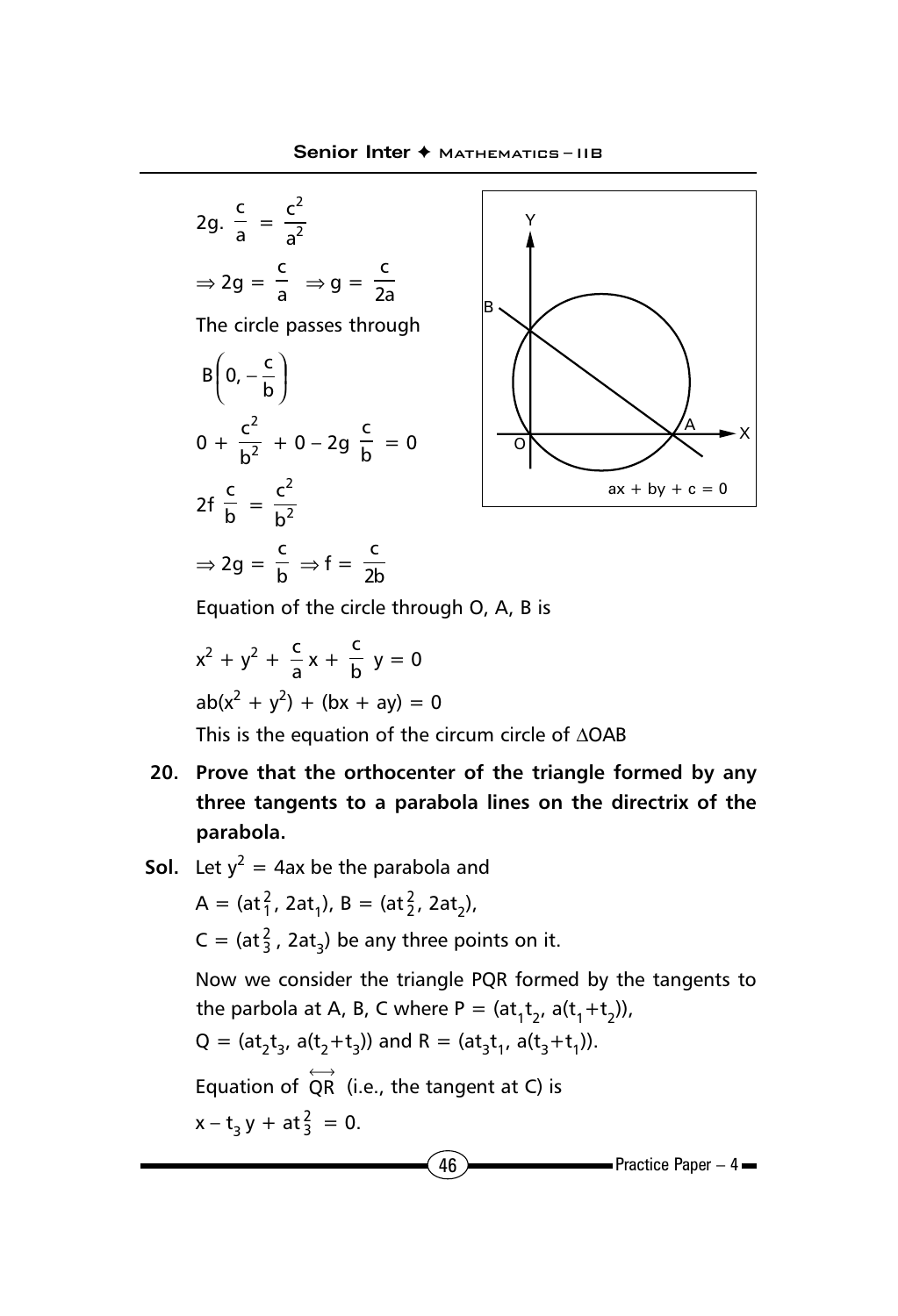$(47)$  Practice Paper – 4 Therefore, the attitude through P of triangle PQR is  $t_2x + y = at_1t_2 t_3 + a(t_1 + t_2)$  —— (1) Similarly, the attitude through Q is t1x + y = at1t2t 3 + a(t2+t3) —— (2) Solving (1) and (2), we get  $(t_2 - t_1)$  $x = a(t_1 - t_3)$  i.e.,  $x = -a$ . Therefore, the orthocenter of the triangle PQR, with abscissa as –a, lies on the directrix of the parabola. **21.** Find  $\int \frac{2\sin x + 3\cos x + 4}{3\sin x + 4\cos x + 5}$ **3sinx + 4cosx + 5 Sol.** Let 2 sin  $x + 3 \cos x + 4$  $= A(3 \sin x + 4 \cos x + 5) + 3(3 \cos x - 4 \sin x) + C$ Equating the co-efficients of sin x, we get  $3A - 4B = 2$ cos x, we get  $4A + 3B = 3$ A B 1  $-4$   $-2$   $-2$   $-3$   $-4$  $3$   $\vee$   $\rightarrow$   $-3$   $\vee$   $\rightarrow$   $4$   $\vee$   $\rightarrow$   $3$ 9 + 16 1  $8 + 9$ B  $12 + 6$  $\frac{A}{+6} = \frac{B}{-8+9} = \frac{4}{9+1}$  $A = \frac{18}{25} B = \frac{1}{25}$ Equating the constants  $4 = 5A + C$  $C = 4 - 5A = 4 - 5.$   $\frac{18}{25} = \frac{2}{5}$  $\int \frac{2\sin x + 3\cos x +}{3\sin x + 4\cos x +}$  $3\sin x + 4\cos x + 5$  $2\sin x + 3\cos x + 4$  $=\frac{18}{25}\int dx + \frac{1}{25}\int \frac{3\cos x - 4\sin x}{3\sin x + 4\cos x + 4\cos x}$  $3\sin x + 4\cos x + 5$ 3cos x – 4sin x  $+\frac{2}{5}\int \frac{dx}{3\sin x + 4\cos x + 5}$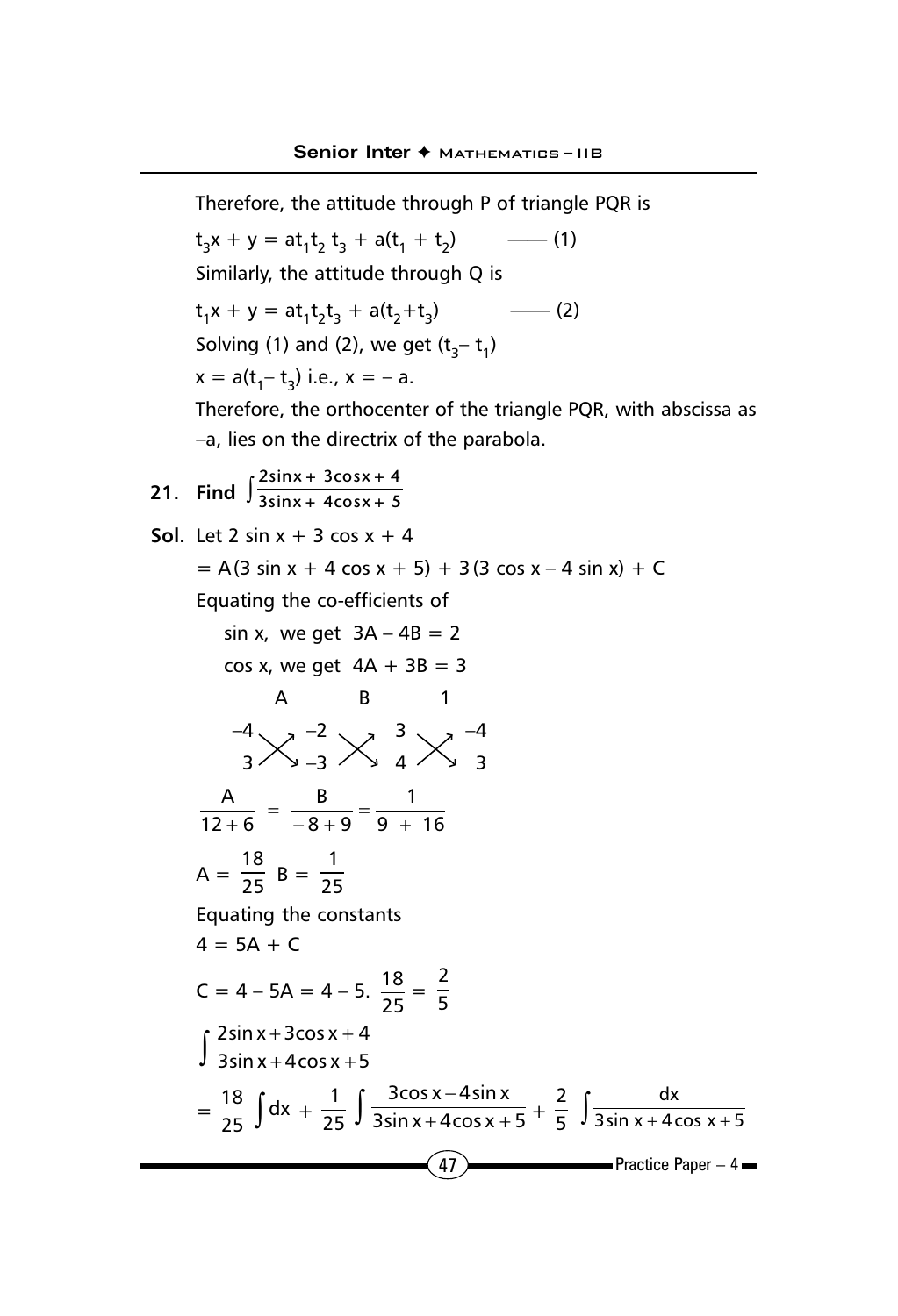$$
= \frac{18}{25} \cdot x + \frac{1}{25} \log |3 \sin x + 4 \cos x + 5|
$$
  
+  $\frac{2}{5} \int \frac{dx}{3 \sin x + 4 \cos x + 5} \qquad (1)$   
Let  $I_1 = \int \frac{dx}{3 \sin x + 4 \cos x + 5}$   
 $t = \tan \frac{x}{2} \Rightarrow dx = \frac{2dt}{1 + t^2}$   

$$
I_1 = \int \frac{\frac{2dt}{1 + t^2}}{\frac{3 - 2t}{1 + t^2} + \frac{4(1 + t^2)}{1 + t^2} + 5} = 2 \int \frac{dt}{6t + 4 - 4t^2 + 5 + 5t^2}
$$
  
=  $2 \int \frac{dt}{t^2 + 6t + 9} = 2 \int \frac{dt}{(t + 3)^2} = -\frac{2}{t + 3} = -\frac{2}{3 + \tan \frac{x}{2}}$ 

Substituting in (1)

$$
I = \frac{18}{25} \cdot x + \frac{1}{25} \log |3 \sin x + 4 \cos x + 5| - \frac{4}{5 \left(3 + \tan \frac{x}{2}\right)} + C
$$

- **22.** Find  $\int \frac{2x+1}{\sqrt{x^2+4}x^2} dx$ .  $x(x^2 + 4)$
- **Sol.** Let  $\frac{2x+1}{x(x^2+4)^2}$  $\frac{+1}{(x+4)^2} = \frac{A}{x} + \frac{Bx + c}{x^2 + 4}$  $Bx + c$  $2^{+}$  $\frac{+ c}{+ 4}$  +  $\frac{Dx + E}{(x^2 + 4)^2}$ + +  $2x + 1 = A (x<sup>2</sup> + 4)<sup>2</sup> + (Bx + C) + x (x<sup>2</sup> + 4) + (Dx + E) x$ Equating the coefficients of like power of x, we obtain
	- $A + B = 0$ ,  $C = 0$ ,  $8A + 4B + D = 0$ ,  $4C + E = 2$ ,  $A = \frac{1}{16}$ Solving these equations, we obtain

$$
A = \frac{1}{16}, \ B = -\frac{1}{16}, \ C = 0, \ D = -\frac{1}{4}, \ E = 2
$$
  

$$
\int \frac{2x + 1}{x(x^2 + 4)^2} dx = \frac{1}{16} \int \frac{dx}{x} - \frac{1}{32} \int \frac{2x}{x^2 + 4} dx
$$
  
(48) Practice Paper - 4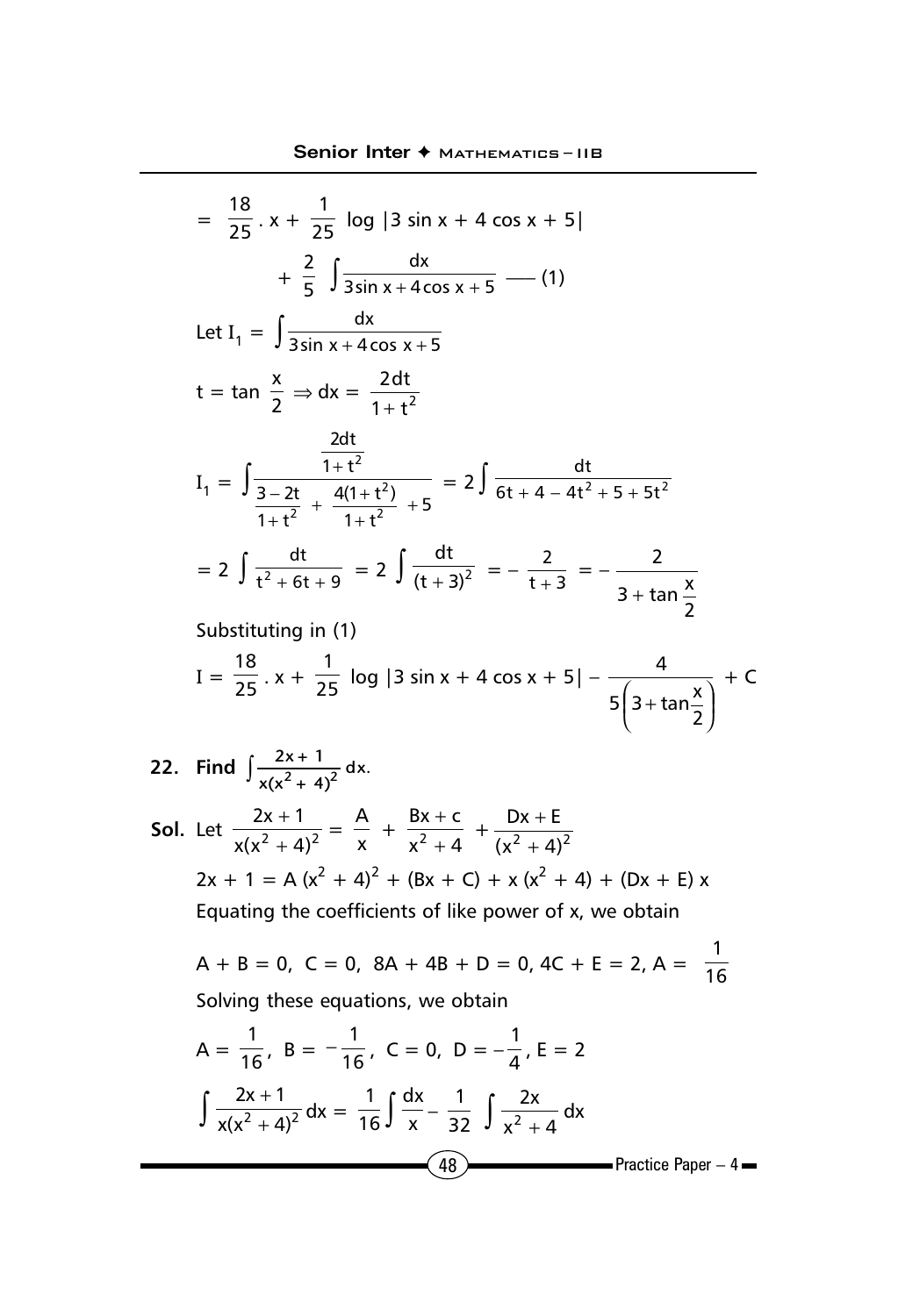$$
+\int \frac{1}{(x^2 + 4)^2} dx \quad .... (1)
$$
\n
$$
\int \frac{dx}{(x^2 + 4)^2} \quad \text{Put } x = 2 \tan \theta \Rightarrow dx = 2 \sec^2 \theta \, d\theta
$$
\n
$$
\int \frac{dx}{(x^2 + 4)^2} = \int \frac{2 \sec^2 \theta \, d\theta}{16 (1 + \tan^2 \theta)^2} = \frac{1}{8} \int \frac{d\theta}{\sec^2 \theta} = \frac{1}{8} \int \cos^2 \theta \, d\theta
$$
\n
$$
= \frac{1}{16} \int (1 + \cos 2 \theta) \, d\theta = \frac{1}{16} \left(\theta + \sin \frac{2\theta}{2}\right)
$$
\n
$$
= \frac{1}{16} \left(\theta + \frac{\tan \theta}{1 + \tan^2 \theta}\right) + C = \frac{1}{16} \left[\tan^{-1}\left(\frac{x}{2}\right) + \frac{2x}{4 + x^2}\right] + C_2
$$
\nFrom (1) and (2) we get\n
$$
\int \frac{2x + 1}{x(x^2 + 4)^2} dx = \frac{1}{16} \log|x| - \frac{1}{32} \log(x^2 + 4) + \frac{1}{8(x^2 + 4)}
$$
\n
$$
+ \frac{1}{8} \tan^{-1}\left(\frac{x}{2}\right) + \frac{1}{4} \left(\frac{x}{4 + x^2}\right) + C
$$
\n23. Find  $\int_0^{\pi} x \sin^7 x \cdot \cos^6 x \, dx$ .  
\nSoI. Let  $A = \int_0^{\pi} x \sin^7 x \cdot \cos^6 x \, dx$   
\n
$$
A = \int_0^{\pi} (\pi - x) \sin^7 (\pi - x) \cdot \cos^6 (\pi - x) \, dx
$$
\n
$$
= \int_0^{\pi} (\pi - x) \sin^7 x \cdot \cos^6 x \, dx
$$
\n
$$
= \pi \int_0^{\pi} \sin^7 x \cdot \cos^6 x \, dx - A
$$

 $\left(49\right)$  Practice Paper – 4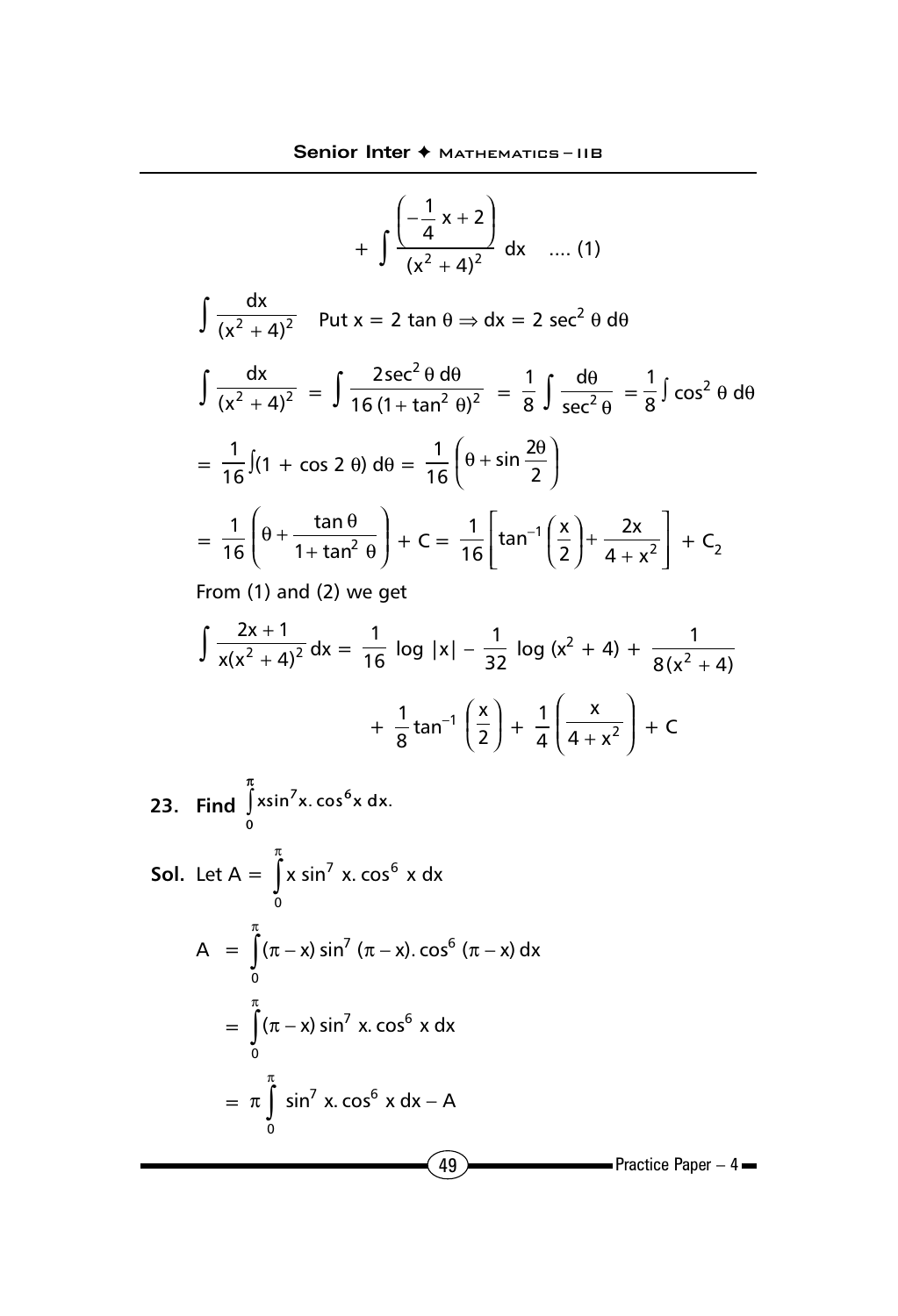$$
2A = \pi \int_{0}^{\pi} \sin^{7} x \cdot \cos^{6} x \, dx
$$
\n
$$
A = \frac{\pi}{2} \int_{0}^{\pi} \sin^{7} x \cdot \cos^{6} x \, dx
$$
\n
$$
f(x) = \sin^{7} x \cdot \cos^{6} x.
$$
\n
$$
f(\pi - x) = \sin^{7} x \cdot (\pi - x) \cos^{4} (\pi - x)
$$
\n
$$
= \sin^{7} x \cdot \cos^{4} x = f(x)
$$
\n
$$
\int_{0}^{\pi} \sin^{7} x \cdot \cos^{6} x \, dx = 2 \int_{0}^{\pi/2} \sin^{7} x \cos^{6} x \, dx
$$
\n
$$
= \pi \cdot \frac{6}{17} \cdot \frac{3}{11} \cdot \frac{1}{9} \cdot \frac{6}{7} \cdot \frac{4}{5} \cdot \frac{2}{3} = \pi \cdot \frac{16}{3003}
$$
\n24. Solve  $x \sec \left(\frac{y}{x}\right) \cdot (ydx + xdy) = y \csc \left(\frac{y}{x}\right) \cdot (xdy - ydx).$   
\nSol. The given equation can be written as\n
$$
x \sec \left(\frac{y}{x}\right) \left(y + x \cdot \frac{dy}{dx}\right)
$$
\n
$$
= y \csc \left(\frac{y}{x}\right) \left(x \cdot \frac{dy}{dx} - y\right)
$$
\n
$$
x \cdot \frac{dy}{dx} \left(x \cdot \sec \left(\frac{y}{x}\right) - y \cdot \csc \left(\frac{y}{x}\right)\right)
$$
\n
$$
= -y \left[y \cdot \csc \left(\frac{y}{x}\right) + x \cdot \sec \left(\frac{y}{x}\right)\right]
$$
\n
$$
\frac{dy}{dx} = \frac{-y \left(y \cdot \csc \left(\frac{y}{x}\right) + x \cdot \sec \left(\frac{y}{x}\right)\right)}{x \left(x \cdot \sec \left(\frac{y}{x}\right) - y \cdot \csc \left(\frac{y}{x}\right)\right)}
$$
\nPractice Paper -4